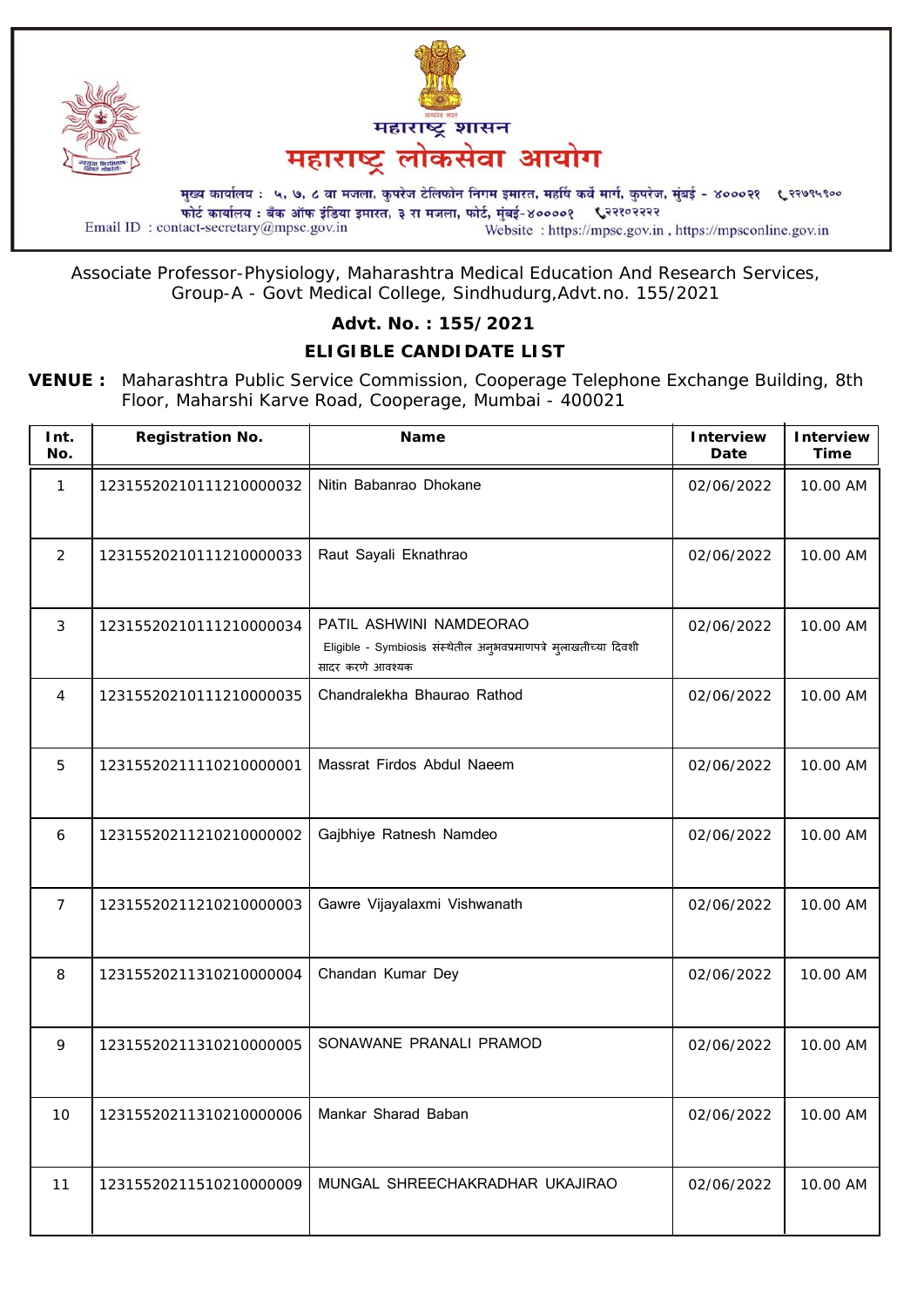



फोर्ट कार्यालय : बँक ऑफ इंडिया इमारत, ३ रा मजला, फोर्ट, मुंबई-४००००१ ९२१०२२२२ Email ID: contact-secretary@mpsc.gov.in Website: https://mpsc.gov.in, https://mpsconline.gov.in

Associate Professor-Physiology, Maharashtra Medical Education And Research Services, Group-A - Govt Medical College, Sindhudurg,Advt.no. 155/2021

### **Advt. No. : 155/2021**

# **ELIGIBLE CANDIDATE LIST**

**VENUE :** Maharashtra Public Service Commission, Cooperage Telephone Exchange Building, 8th Floor, Maharshi Karve Road, Cooperage, Mumbai - 400021

| Int.<br>No. | <b>Registration No.</b>                             | <b>Name</b>                    | <b>Interview</b><br>Date | Interview<br><b>Time</b> |
|-------------|-----------------------------------------------------|--------------------------------|--------------------------|--------------------------|
| 12          | 12315520211510210000010                             | Vandana Bharatrao Dudhamal     | 02/06/2022               | 10.00 AM                 |
| 13          | 12315520211710210000012                             | Anuj Shriram Ingole            | 02/06/2022               | 10.00 AM                 |
| 14          | 12315520211710210000013                             | Thorat Kiran Dagadu            | 02/06/2022               | 10.00 AM                 |
| 15          | 12315520211710210000014                             | WAGHMARE ANIL RAOSAHEB         | 02/06/2022               | 10.00 AM                 |
| 16          | 12315520211710210000015                             | GAISAMUDRE KARUNA BAJRANG      | 02/06/2022               | 10.00 AM                 |
| 17          | 12315520211810210000016                             | Khandekar Rajratna Tarachandra | 03/06/2022               | 10.00 AM                 |
| 18          | 12315520211910210000017                             | PATIL PRASHANT JIJABRAO        | 03/06/2022               | 10.00 AM                 |
| 19          | 12315520212010210000018                             | Kherde Piyush Madhukar         | 03/06/2022               | 10.00 AM                 |
| 20          | 12315520212110210000019                             | Vinayak Prakash Doijad         | 03/06/2022               | 10.00 AM                 |
| 21          | 12315520212110210000020   Daokar Rameshwar Gopinath |                                | 03/06/2022               | 10.00 AM                 |
| 22          | 12315520212110210000021                             | GUPTA SHILPA SHARADKUMAR       | 03/06/2022               | 10.00 AM                 |